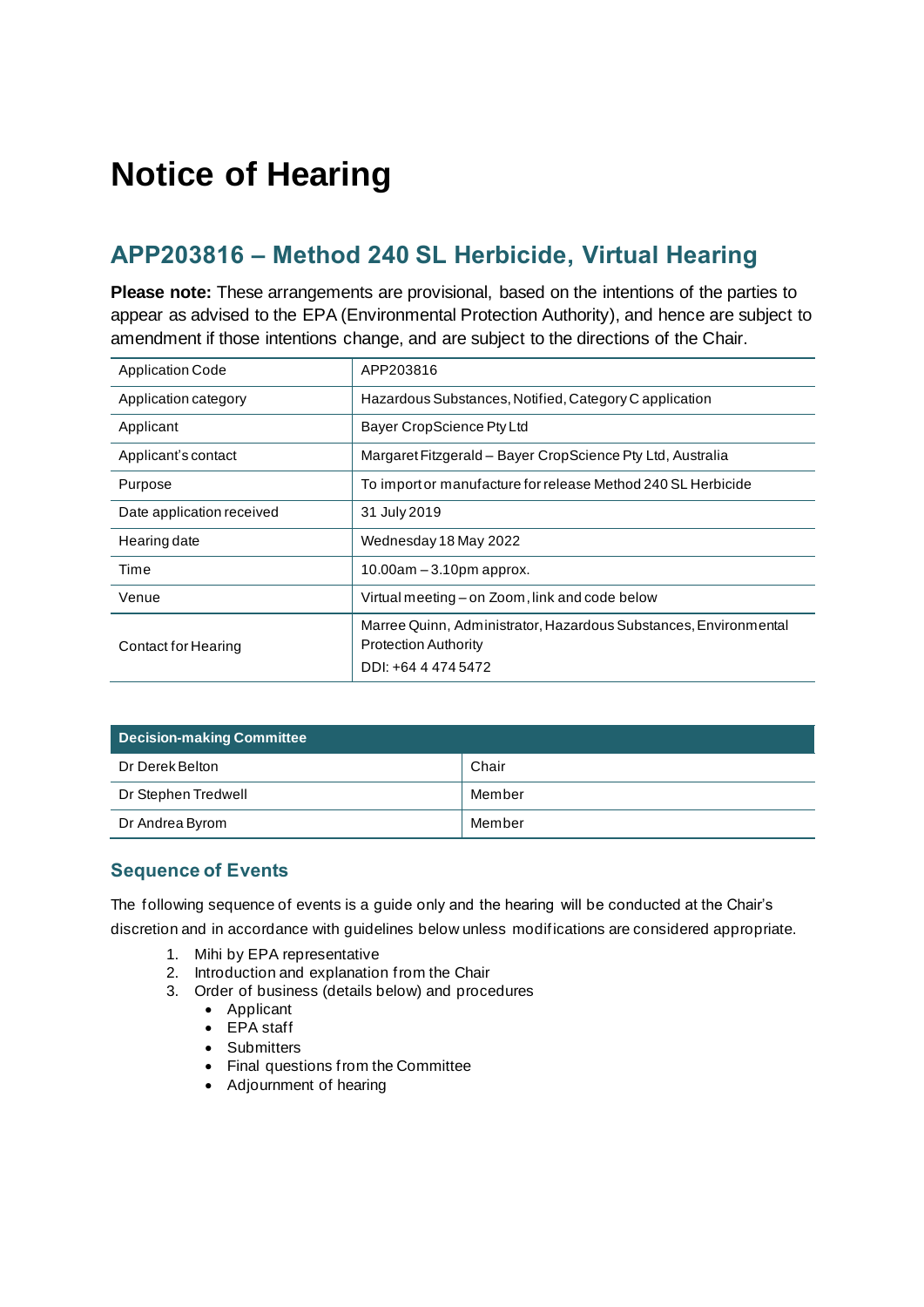#### **Submissions**

Submitters have been allocated a maximum of 15 minutes unless they have previously requested additional time to speak to their submissions. The order of appearance is detailed over the page.

#### **Presentation of Evidence and Information**

Pre-circulated evidence (including submissions) will be taken as read by all parties and does not need to be read verbatim at the hearing. Presenters should use the limited time available to highlight key points and remember to allow time for questions of clarification and explanation.

Witnesses may refer to published material authored by others as part of their evidence. Sources of such material should be clearly identified. Witnesses presenting such information are expected to be able to justify their use of such information and to be questioned on their analysis and conclusions relating to such information.

Where information is presented at a hearing that has not been disclosed to the EPA or to the other parties, the Chair may adjourn the hearing to allow other parties, including staff of the EPA, to assess and respond to the new information.

There will be no cross-examination of parties or their witnesses at the hearing. At the conclusion of each person's evidence, the Chair and members of the Decision-making Committee may ask questions of that person. The Chair will then invite any other party to put questions of clarification or explanation to the witness. Such questions may be put only with the leave of the Chair who has the discretion to disallow any question.

## **Final Decision**

At the end of all the presentations and questions the DMC will adjourn the hearing to enter deliberations in private. Once the DMC has deliberated, if it considers it has sufficient information to reach a decision, it will formally close the hearing.

A final decision will be published within 30 working days from the close of the hearing. This may be longer if further information is sought by the DMC. Parties will be notified of the decision, and it will also be available on the EPA website [www.epa.govt.nz.](http://www.epa.govt.nz/)

#### **News Media Guidelines**

- The EPA has a media policy for hearings, available on request or on the website. The EPA is a semi judicial body and therefore Committee members do not comment on applications. General enquiries about the application process can be directed to media@epa.govt.nz
- No cameras (still or video) or tape recordings are permitted after proceedings are formally under way.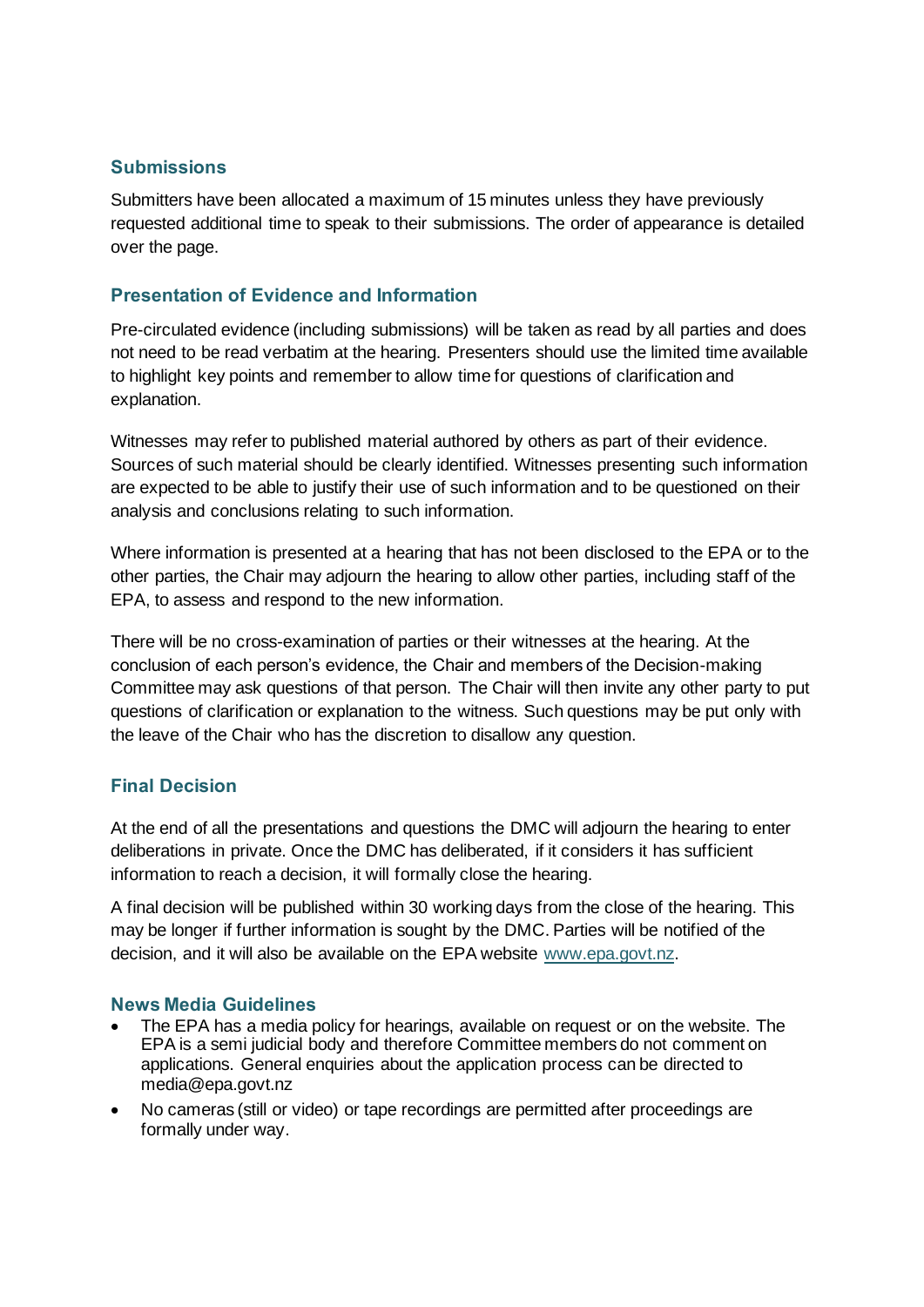# **Contact details**

If you need to contact someone at the hearing, please contact the administrator via email on [marree.quinn@epa.govt.nz.](mailto:marree.quinn@epa.govt.nz)

#### **Virtual Hearing (to note)**

- This hearing will be conducted via Zoom please see the link to attend:
	- o [https://EPANZ.zoom.us/j/88526335668?pwd=UVpTTG5XZmhVZytlcTdQVUZkczNGQT09](https://epanz.zoom.us/j/88526335668?pwd=UVpTTG5XZmhVZytlcTdQVUZkczNGQT09) Passcode: 173303
	- o Join by Telephone, for higher quality, dial a number based on your current location. Dial: New Zealand: +64 3 659 0603 or +64 4 886 0026 or +64 9 884 6780 Meeting ID: 885 2633 5668 Passcode: 173303
- Cell phones should be turned off.
- Computers are to be on mute at all times, until your time to speak.
- No filming or photos of proceedings to be taken.
- This hearing will be recorded at all times, attending this hearing states that you give permission to be recorded.
- The administrator will have control over who can share and when.
- If there is any inappropriate conduct that arises in the hearing the chair of the Decisionmaking Committee reserves the right to dismiss anyone from the hearing and they will not be allowed to return.
- All times are in New Zealand standard time Time zone in Wellington (GMT+12).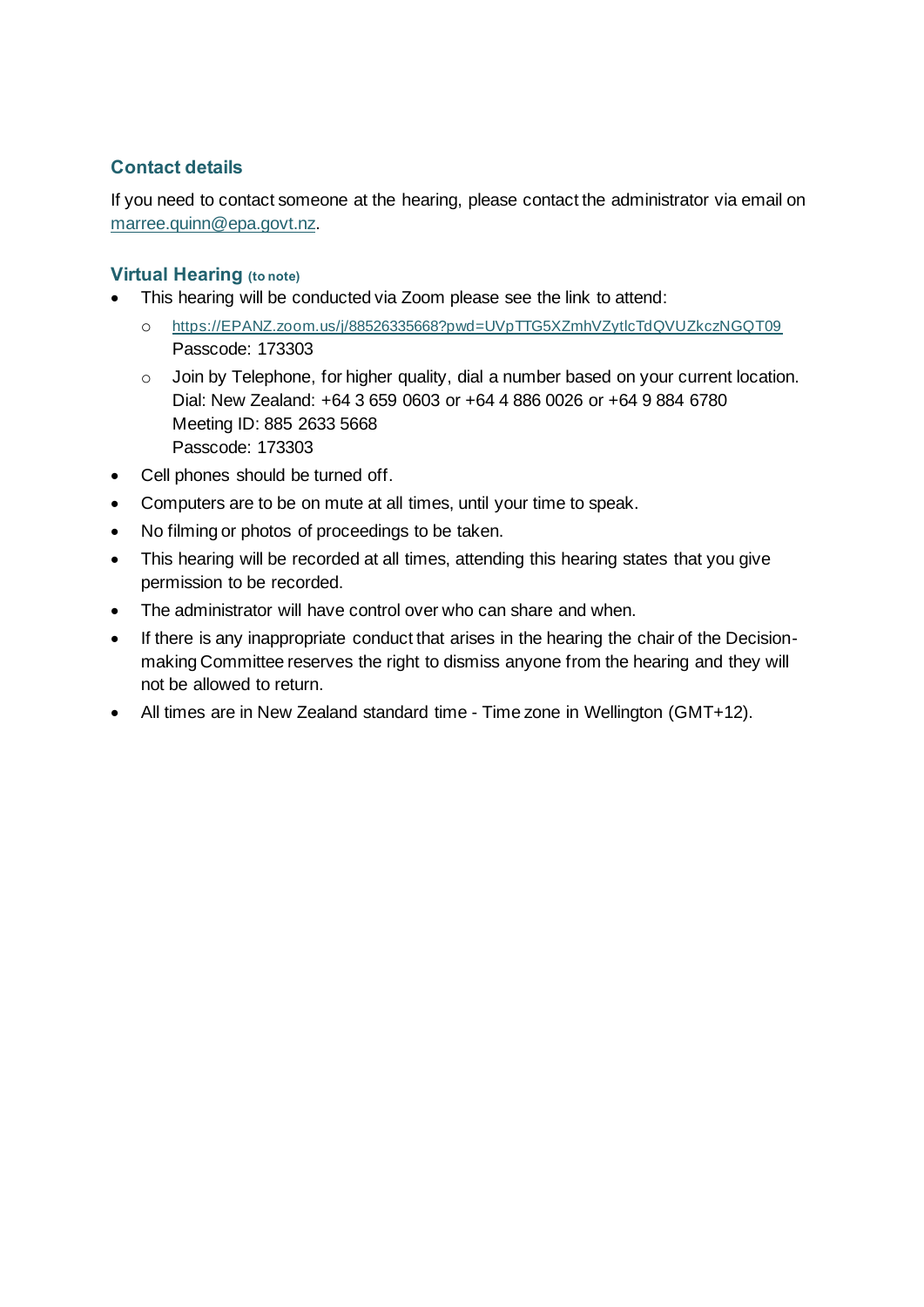# **Order of Business – Public Virtual Hearing**

Please note that these are approximate session times and are dependent on the length of questioning by the Committee and the appearance of submitters at the hearing.

| APP203816 Hearing Schedule - Wednesday 18 May 2022        |                                                       |                                                                                                                                                                                                                                                                                                                                                                       |  |  |
|-----------------------------------------------------------|-------------------------------------------------------|-----------------------------------------------------------------------------------------------------------------------------------------------------------------------------------------------------------------------------------------------------------------------------------------------------------------------------------------------------------------------|--|--|
| 10.00am – 10.05am                                         | Mihi                                                  | Te Mauri Apiata, EPA representative                                                                                                                                                                                                                                                                                                                                   |  |  |
| $10.05$ am - 10.15am                                      | Introduction and explanation<br>Record of appearances | Dr Derek Belton, Chair, Decision-making<br>Committee                                                                                                                                                                                                                                                                                                                  |  |  |
| 10.15am - 10.45am                                         | Applicantpresentation                                 | Sekove Tinalevu - Bayer New Zealand Ltd<br>$\bullet$<br>Margaret Fitzgerald - Bayer CropScience<br>$\bullet$<br>Pty Ltd, Australia<br>Paul Crack - Bayer CropScience Pty Ltd,<br>$\bullet$<br>Australia<br>Jyri Kaapro - Bayer CropScience Pty Ltd,<br>$\bullet$<br>Australia<br>Mathew Nespeca - Bayer CropScience<br>$\bullet$<br><b>USA</b><br>$(30 \text{ mins})$ |  |  |
| $10.45$ am - 11.00am                                      | Opportunity for questions                             | DMC, EPA, and Submitter's (15 mins)                                                                                                                                                                                                                                                                                                                                   |  |  |
| $11.00am - 11.45am$                                       | <b>EPA Staff presentation</b>                         | Regis Lapage, Senior Advisor Hazardous<br>$\bullet$<br>Substances<br>Michael Berrardozzi, Principal Advisor<br>$\bullet$<br><b>Hazardous Substances</b><br>Laura Suddaby, Senior Advisor Hazardous<br>$\bullet$<br>Substances<br>$(45 \text{ mins})$                                                                                                                  |  |  |
| $11.45$ am - 12.15pm                                      | Opportunity for questions                             | DMC, Applicant and Submitter's (30 mins)                                                                                                                                                                                                                                                                                                                              |  |  |
| 12.15pm - 12.45pm, Lunch (30 mins)                        |                                                       |                                                                                                                                                                                                                                                                                                                                                                       |  |  |
| <b>Presentations by Submitter's</b>                       |                                                       |                                                                                                                                                                                                                                                                                                                                                                       |  |  |
| 12.45pm - 1.00pm                                          | NZ Outside Ltd<br>SUBMISSION 127510                   | Mary Hobbs (by phone)<br>$\bullet$<br>$(15 \text{ mins})$                                                                                                                                                                                                                                                                                                             |  |  |
| $1.00pm - 1.15pm$                                         | Opportunity for questions                             | DMC, EPA, Applicant and Submitter's (15 mins)                                                                                                                                                                                                                                                                                                                         |  |  |
| $1.15$ pm – 1.30pm                                        | Apiculture New Zealand<br>SUBMISSION 127514           | Don MacLeod<br>$\bullet$<br>Barry Foster - tbc<br>$\bullet$<br>- Apiculture NZ Science and Research Focus<br>Group<br>$(15 \text{ mins})$                                                                                                                                                                                                                             |  |  |
| $1.30pm - 1.45pm$                                         | Opportunity for questions                             | DMC, EPA, Applicant and Submitter's (15 mins)                                                                                                                                                                                                                                                                                                                         |  |  |
| $1.45 \text{pm} - 2.00 \text{pm}$ , short break (15 mins) |                                                       |                                                                                                                                                                                                                                                                                                                                                                       |  |  |
| $2.00pm - 2.30pm$                                         | Applicant's right of reply (if<br>necessary)          | Sekove Tinalevu - Bayer New Zealand Ltd<br>$\bullet$<br>Margaret Fitzgerald - Bayer CropScience<br>$\bullet$<br>Pty Ltd, Australia<br>Paul Crack - Bayer CropScience Pty Ltd,<br>٠<br>Australia<br>Jyri Kaapro - Bayer CropScience Pty Ltd,<br>$\bullet$<br>Australia<br>Mathew Nespeca - Bayer CropScience<br><b>USA</b><br>$(30 \text{ mins})$                      |  |  |
| $2.30 \text{pm} - 3.00 \text{pm}$                         | Final questions                                       | Decision-making Committee<br>$(30 \text{ mins})$                                                                                                                                                                                                                                                                                                                      |  |  |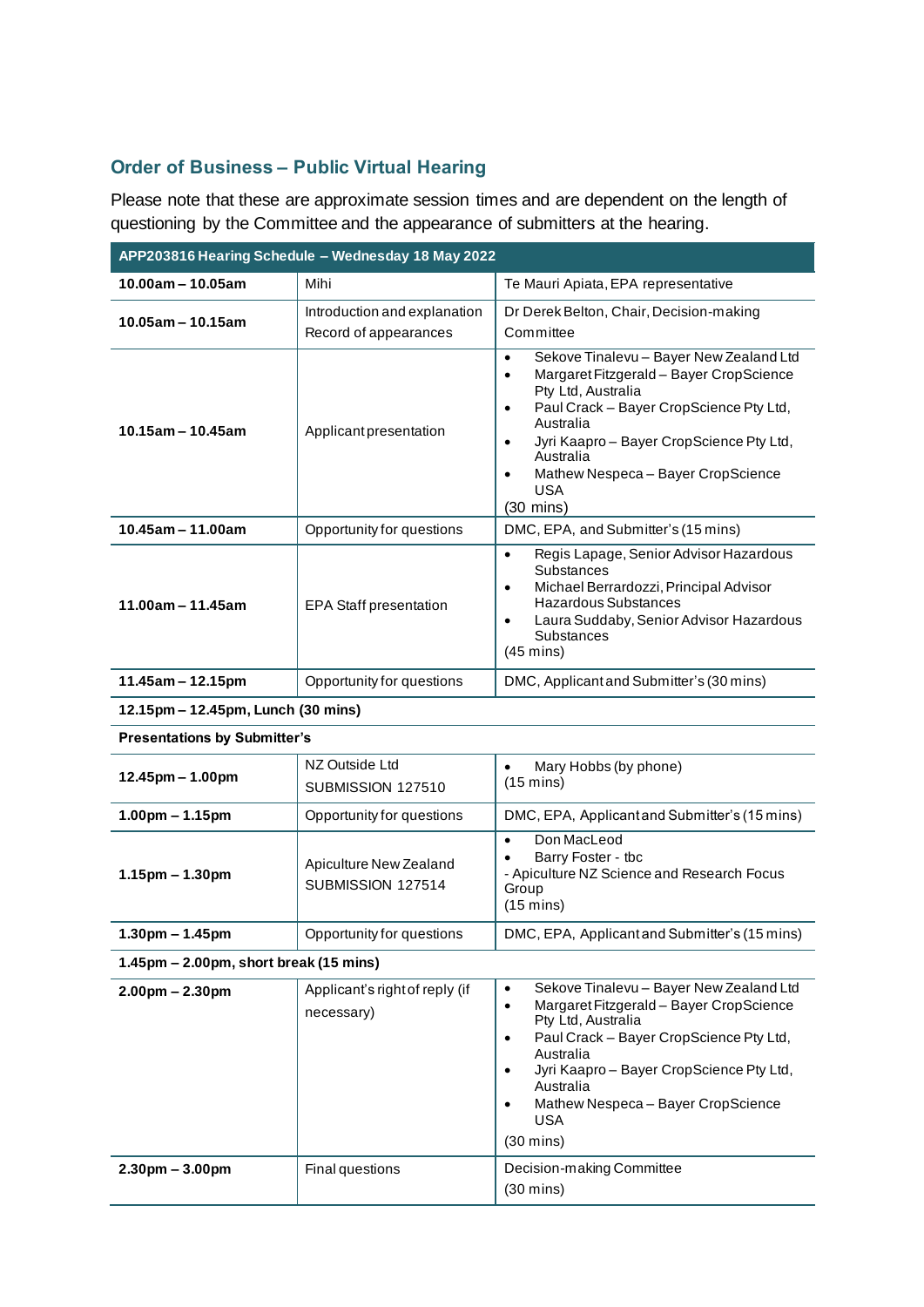| APP203816 Hearing Schedule - Wednesday 18 May 2022 |                   |                                     |  |  |
|----------------------------------------------------|-------------------|-------------------------------------|--|--|
| $3.00 \text{pm} - 3.05 \text{pm}$                  | Closing Karakia   | Te Mauri Apiata, EPA representative |  |  |
| 3.10pm                                             | Hearing adjourned |                                     |  |  |

The above is a guide only and the conduct of the hearing will be at the Chairperson's discretion and in accordance with the guidelines provided.

## **Advice to Participants (Applicants and Submitters) in Hearings**

Hearings are an opportunity for the Authority to be fully informed on an application, and for the parties to put before the Authority information which is relevant to the application under consideration. The emphasis should be on the effects, risks, costs, and benefits of the application in the context of the statutory framework of the HSNO (Hazardous Substances and New Organisms) Act.

To help ensure that this is the case the following guidelines apply. These guidelines apply to both applicants and submitters.

- 1. Submissions and presentations at hearings (by applicants and submitters) should raise issues which are relevant to the application and are not simply of a general character.
- 2. Issues of a general nature previously dealt with by the Authority in decisions should only be raised in submissions if these contain new information, which helps to further develop the treatment of the issues relevant to this application.
- 3. Your presentation should focus on the key points raised in your submission.
- 4. Applicants and submitters are entitled to bring witnesses who will speak to their submission. Witnesses should be able to bring expertise or special knowledge to bear on the matters raised in the submission.
- 5. At least two weeks prior to the hearing, both the applicant and submitters should provide a written list of the witnesses they propose to call, their areas of expertise, and the elements of the submission or application they propose to talk to. If this information is not provided the witness may only be called at the express leave of the Chair of the hearing.
- 6. Applicants, submitters, and their witnesses are expected to pre-circulate to the Authority and to all other parties attending the hearing, copies of any information they intend to present to the hearing, at least 7 working days prior to the hearing. Parties should work on the basis that members of the Committee will have read the application, submissions, and other circulated information prior to the hearing. It is therefore not necessary to read this information verbatim at the hearing. Parties should instead use their allotted time at the hearing to highlight their key points and be prepared to answer any questions which the Committee may have.
- 7. Submitters and their witnesses will normally have a maximum of 15 minutes to make their presentation to the hearing. This time includes provision for questions of clarification by members or by other parties. If any party believes they have good reason why they should have a longer time to make their presentation, this should be submitted in writing